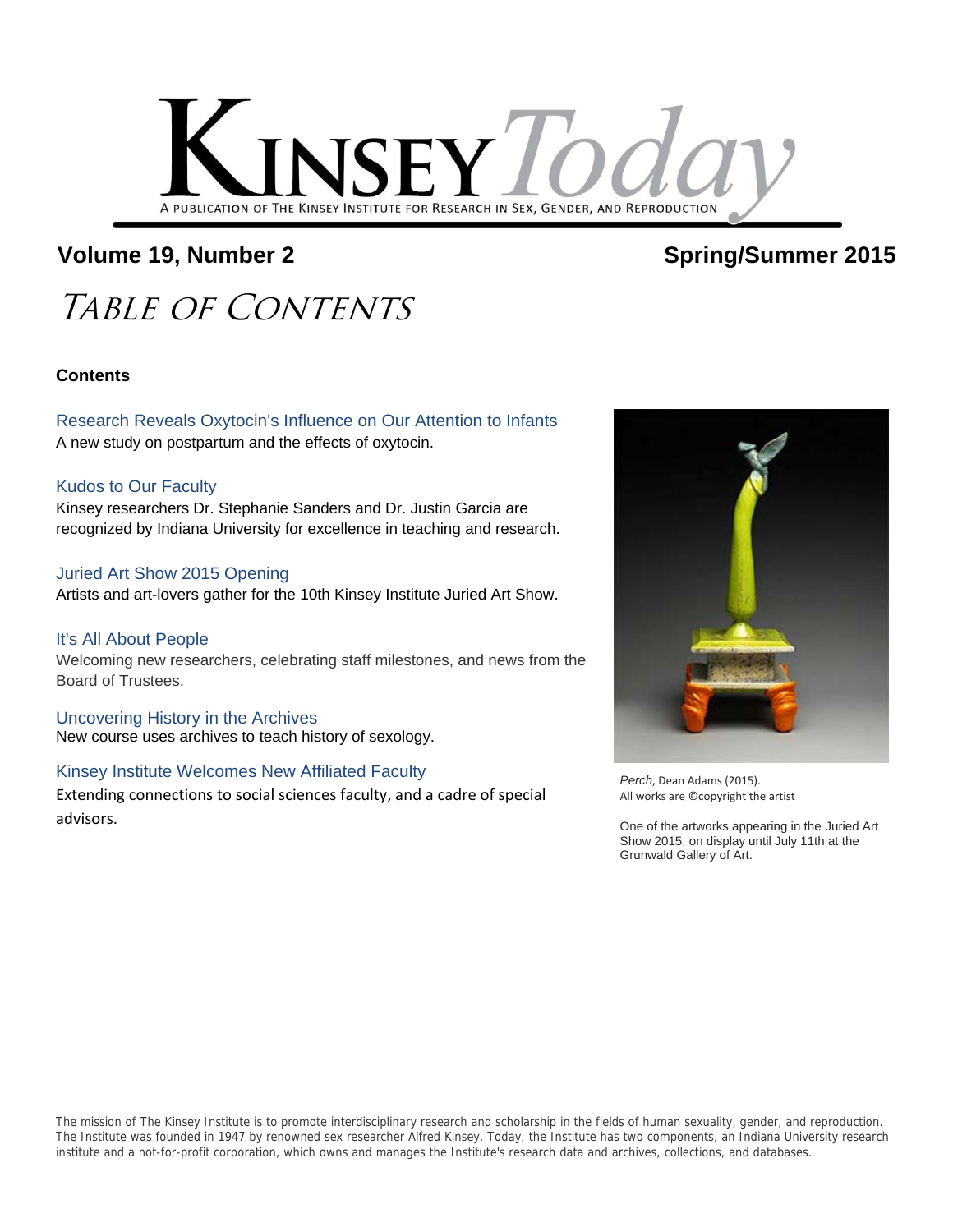### Oxytocin leads to brain response to crying infants

Researchers at the Kinsey Institute and Indiana University studying postpartum depression have found that the hormone oxytocin has selective effects on what activates women's brains. Notably, there is increased activation in a reward-sensitive area of the brain when women view images of crying infants, but not when they view images of smiling ones, leading researchers to consider that oxytocin might spark the motivation in humans to help an upset baby.

In the study, led by Dr. Julia Heiman, women in the first sixth months postpartum and women who had never had children were given either a nasal dose of oxytocin or a nasal placebo. The subjects then viewed images of crying infants, smiling infants, sexual activity and neutral items like nature photos.

Brain activity measured by functional magnetic resonance imaging (fMRI) while the women viewed the images showed that the oxytocin group, regardless of child status, showed a significant increase in activation in the ventral tegmental area when the subjects viewed the crying infants and sexual images. This area is associated with the brain's reward circuity, explained Julia Heiman, former Kinsey director and now a professor in the



Areas of the brain appear light in in fMRI depending on oxytocin administration, and image viewing. Photo by Jennifer Bass

Department of Psychological and Brain Sciences and senior research fellow at the Kinsey Institute, who was senior author on the paper.

Oxytocin is a social neuropeptide closely associated with nurturing behaviors like breastfeeding and bonding that also increases in humans with touch and during orgasm. The researchers want to understand how depression affects the processing of the external world during the first six months postpartum, a time when infant development and parental adaptations are rapid and demanding. They also want to know just how decreased motivation toward sexual interests gets balanced between infant demands and the need of most families to maintain and nurture their pair bonds.

Why only crying babies and not the smiling ones? Heiman thinks that most adults have similar reactions to a smiling infant so fewer differences in "reward" can be found. But oxytocin, especially given its connection to significant reproductive events for women, might facilitate the appeal and motivation to help an upset baby since responding to infant distress is so critical in the early months of life.

"We know there are tradeoffs in terms of sexual responsiveness and in terms of attention to a new infant, who requires care and affection," she said. "We are learning that what changes during the postpartum period, how these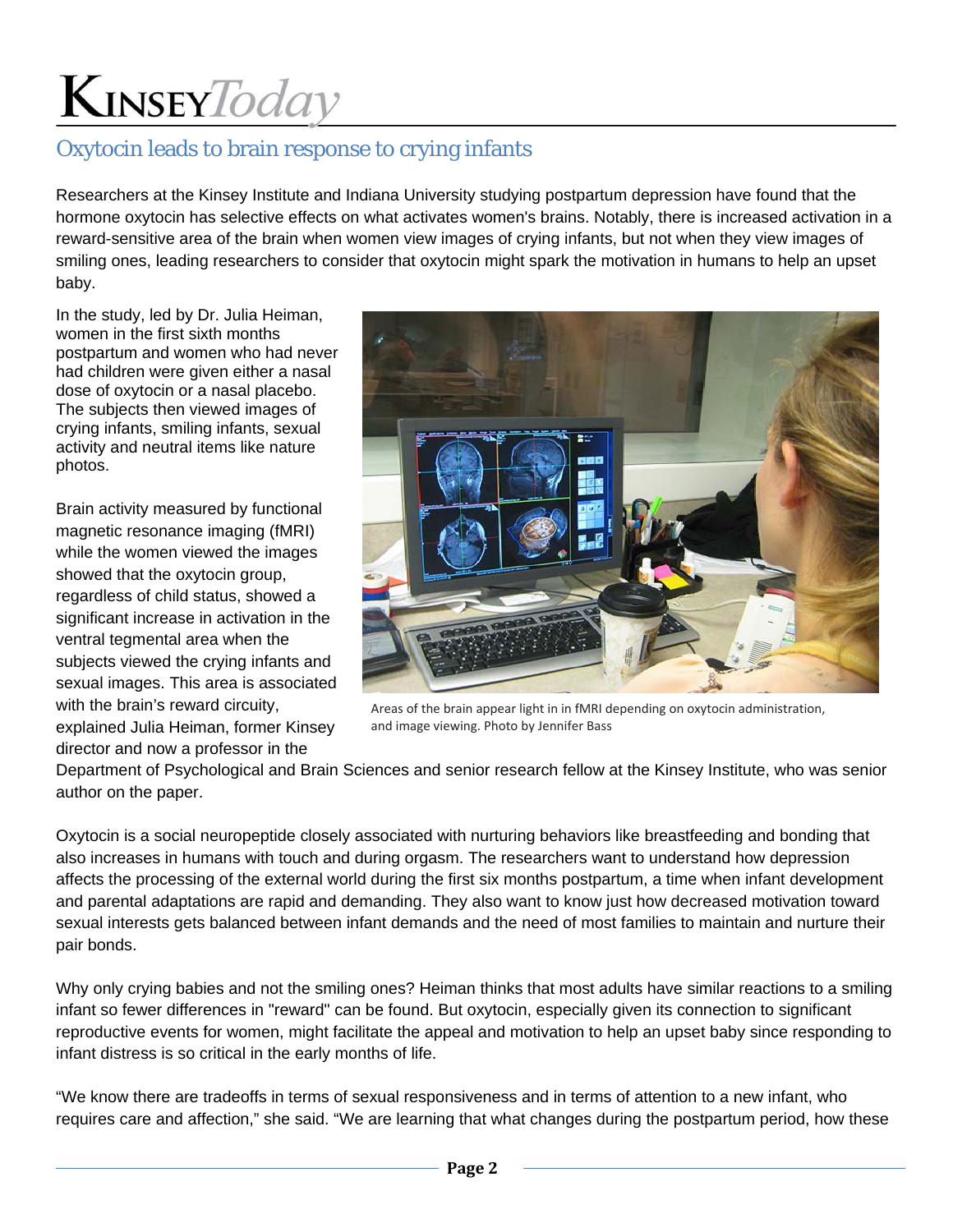changes positively impact the mother and the infant, and to what extent this nurturing response overrides sexuality, depends on a number of influences."

Kinsey director Dr. Sue Carter, known for her groundbreaking oxytocin research, commented on this collaborative project and its significance: "This exciting research once more shows the importance of oxytocin in maternal behavior and other positive social behaviors. Since oxytocin is normally released during lactation, this work also supports the importance of encouraging mothers to nurse their babies."

Though the postpartum period is known as a time of less sexual desire for women, this latest study showed variability. Using a scale developed at The Kinsey Institute to measure sexual inhibition and sexual excitation, the postpartum women reported lower desire, more inhibition and less excitation in general. Yet those women who had a higher sexual excitation score also showed more activation in the ventral tegmental area of the brain with visual sexual stimuli when given oxytocin, regardless of whether they were new mothers or never mothers.

"From an evolutionary perspective, this is a nurturing period, a time of focus and bonding with a new baby whose life and future depend on attentive parenting, yet sexual sensitivity does not evaporate," Heiman said. "It just may be less obvious in the first months following birth."



Dr. Julia Heiman Photo by Tyagen Miller

"People forget about the 'other parent' even though between 54 percent

and 91 percent of babies in the U.S. are born into married or cohabitating couples," Heiman said. "There remains a lot to uncover about this early phase of life and how the key players adapt. We want to understand what is lost and what is gained in the service of healthy outcomes."

The study, published in the journal *Hormones and Behavior*, was written with former IU graduate student Rebecca Gregory, IU senior scientist Hu Cheng, Kinsey research fellow Heather A. Rupp and IU professor Dale R. Sengelaub.

Gregory, R., Cheng, H., Rupp, H.A., Sengelaub, D.R. and Heiman, J.R. 2015. Oxytocin increases VTA activation to infant and sex stimuli in nulliparous and postpartum women. *Hormones and Behavior*. 69: 82-88.

. . . . . . . . . . . . . . . . . . . . . . . . .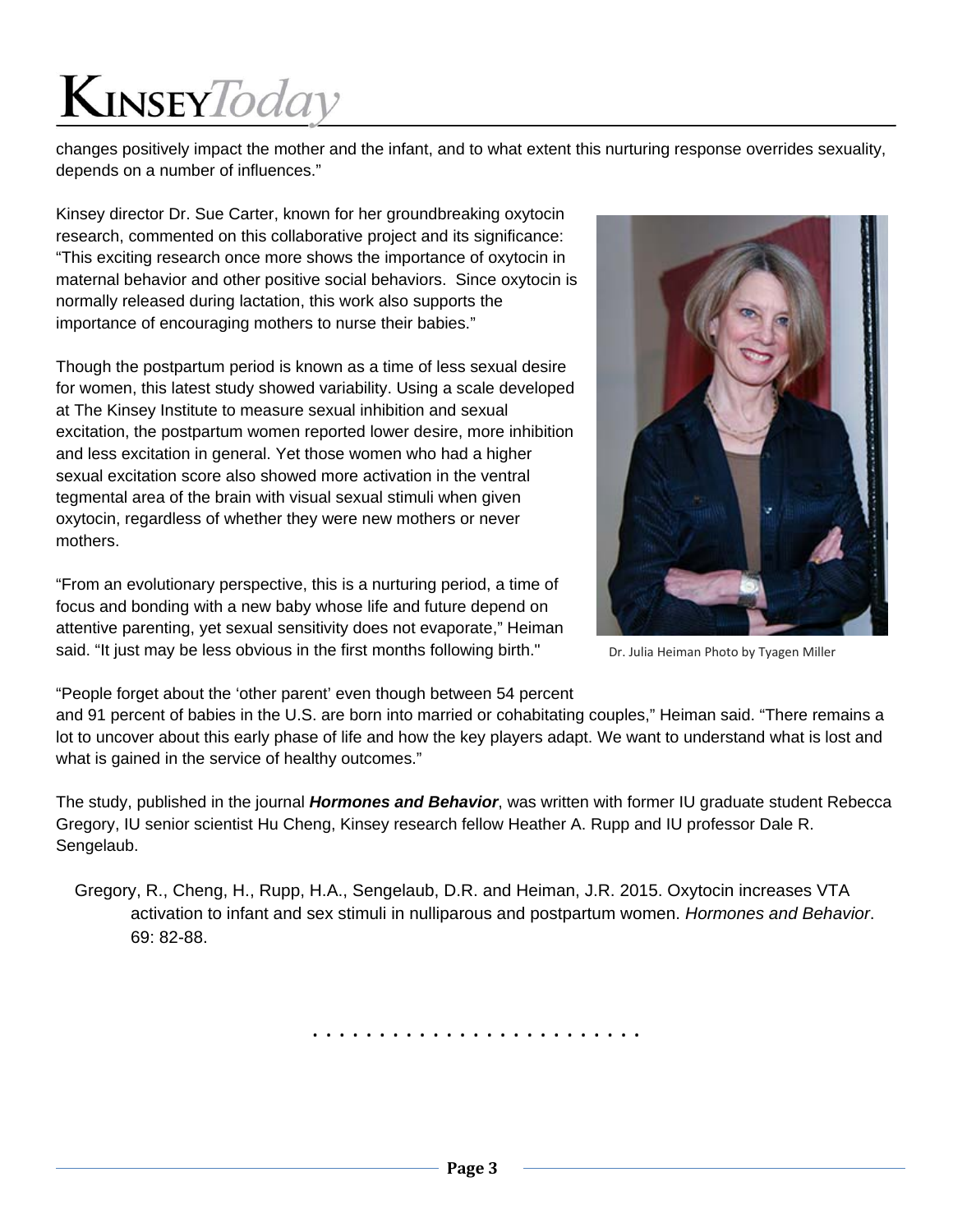### Kudos to Kinsey Faculty Stephanie Sanders and Justin Garcia

#### **Dr. Stephanie Sanders Named IU Provost Professor**

IU has recognized Kinsey Institute researcher and Gender Studies faculty member Dr. Stephanie Sanders as an Indiana University Provost Professor. According to the nominators, Dr. Sanders is being recognized not only for cutting-edge interdisciplinary scholarship, but also for her critical intellect, kindness, and generosity towards students, colleagues, and the international community of researchers.

Stephanie is professor of gender studies in the College of Arts and Sciences and associate director of the Kinsey Institute. She has been a faculty member at IU Bloomington for over 30 years and has served as interim director of the Kinsey Institute three times, most recently in 2014.



Photo by Herbert Ascherman, Jr

Stephanie has also served as president of the Society for the Scientific Study of Sexuality, the oldest professional society dedicated to the advancement of knowledge about sexuality. She was awarded the society's Distinguished Scientific Achievement Award in 2007 and received its Distinguished Service Award in 2014. She has been a principal or co-principal investigator on research grants from the National Institute on Drug Abuse, the National Institute of Child Health and Human Development, and the National Institute of Mental Health.

Her research addresses sexual behavior; sexuality, sexual identity and gender relations; sex differentiation; gender difference in psychological and physical development; effects of prenatal hormones and drugs on human development; women's health and well-being, menstruation, menopause and the life cycle; and bio-psychological perspectives on debates in feminist theory. She has authored over 120 scientific papers and mentored students in gender studies, psychology, sociology, anthropology, and public health, and has helped decades of students grapple with concepts of sex, gender, and sexual orientation in a changing society.

IU Provost Professors are chosen for local, national, and international achievements and recognition in both research/creative activity and for teaching. Dr. Sanders certainly embodies the spirit of this award.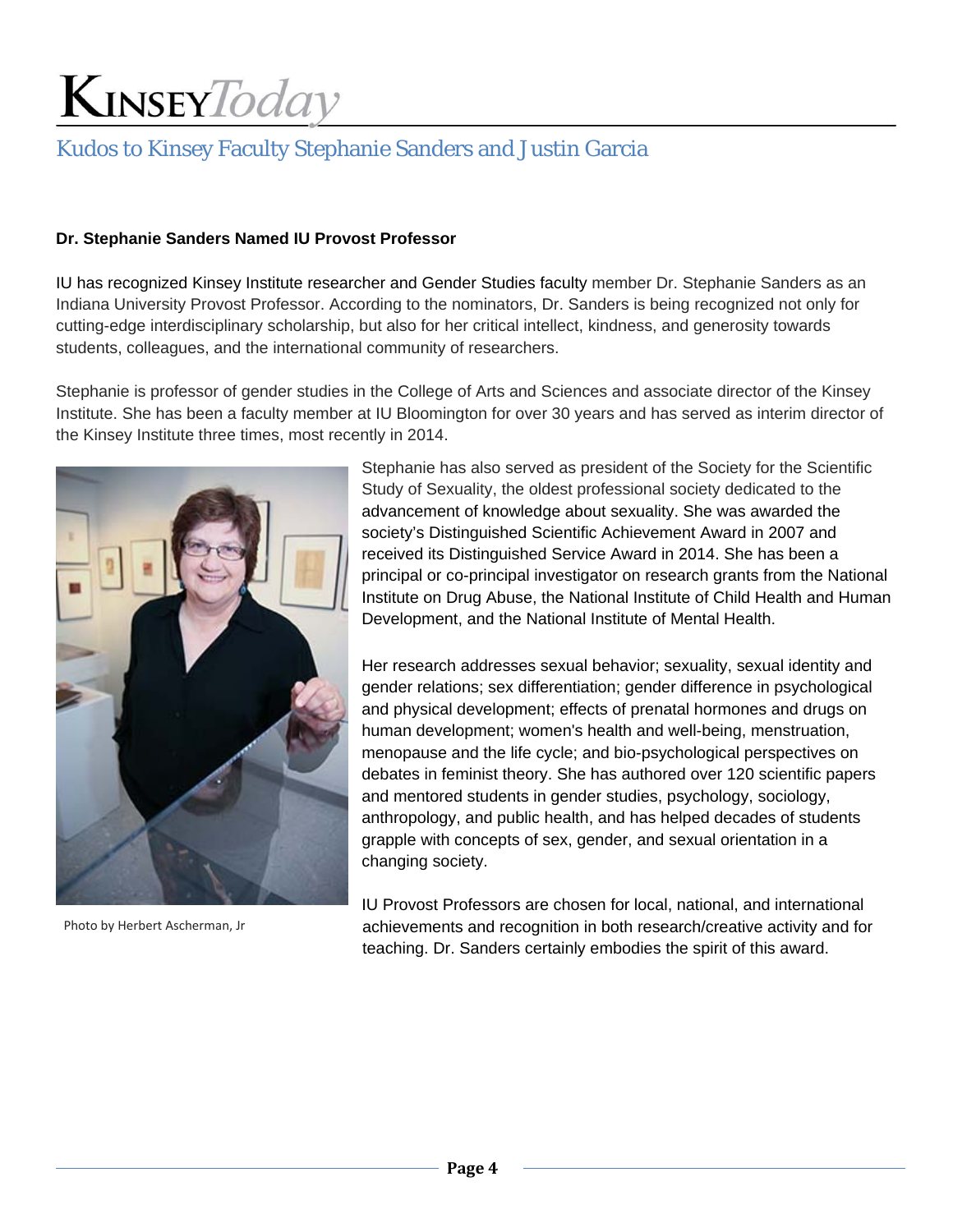

#### **Dr. Justin Garcia Awarded Trustee Teaching Award**

The College of Arts & Sciences at Indiana University has selected Dr. Justin Garcia as one of the recipients of the 2015 Trustees Teaching Awards which recognize and enhance excellent teaching at Indiana University, especially at the undergraduate level. Justin's classes on *Understanding Sex/Gender Differences* and *Modern Love* have earned him student accolades. Next year he will launch a new course, *Biologics of Gender and Sexuality*.

Participants in this summer's Mini University at Indiana University will also benefit from this gifted teacher when he presents, *Nature AND Nurture: Sexuality Across the Lifespan*, on June 11th.



. . . . . . . . . . . . . . . . . . . . . . . . .

### Juried Art Show 2015 Opening: The Kinsey Institute Juried Art Show 2015 features many messages, many media

*Adapted from a blog post by Karen Land with additions by Jennifer Bass*

The Kinsey Institute Juried Art Show has reached a major milestone.

The exhibition — on display through July 11, 2015 at the Grunwald Gallery — marks its 10th year with a lively mix of artwork about sexuality, gender, relationships, reproduction, eroticism and the human figure.

At right: Brooklyn artist David Siever created "Founding Fathers" to imagine Ben Franklin the night before signing the Declaration of Independence.

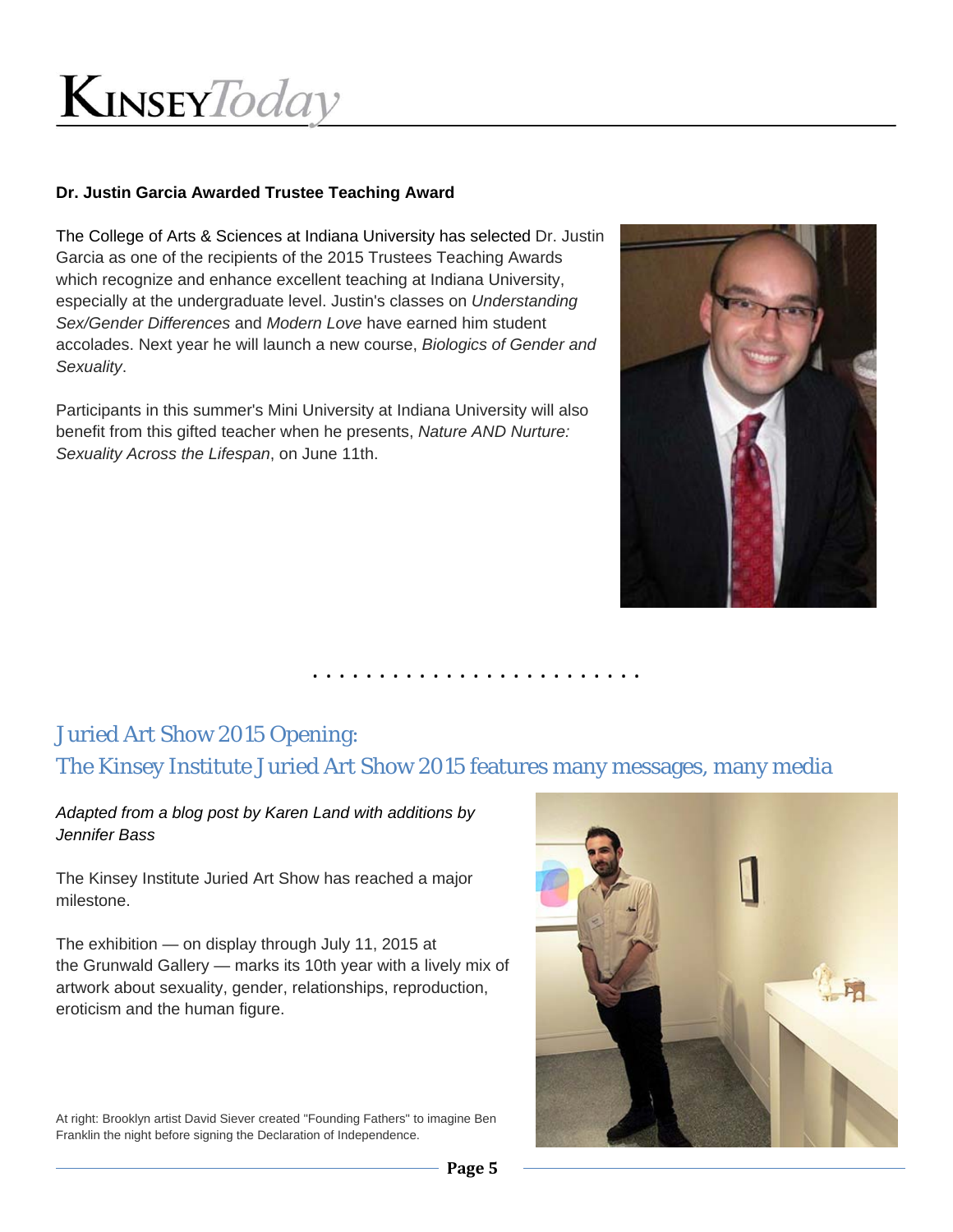"This is the best Kinsey juried show yet," said Betsy Stirratt, director of the gallery and one of the jurors. "I am so pleased to see that the entries have become more thoughtful and thought-provoking than ever."

It all began in 2006 as The Kinsey Institute Juried Erotic Art Show. Over time, the annual event has expanded to include more artwork and more themes relating to the mission of The Kinsey Institute. At first confined to an intimate setting within the Kinsey space at Morrison Hall, the show moved to the expansive gallery inside the Fine Arts Building in 2009.

#### **A rich mix**

The 2015 edition of the show offers a rich mix of media and viewpoints, thanks to the Kinsey curator Catherine Johnson-Roehr, associate curator Garry Milius, and at the Grunwald, Stirratt and Jeremy Sweet, technical advisor and associate director.

In addition to photography, paintings and prints, there are ceramics, multimedia installations, readymade objects, sculptures and more.

Outside the gallery, a sign alerts visitors: "Please be aware that works in this exhibit contain nudity and sexual situations."

Those who venture beyond the frosted doors will see that artists from around the country — and one from the Netherlands — have responded astutely to the exhibit



In his series, photographer William Zuback invites models to use a dress to express their own gender identity and body shape.

themes. Some pieces make bold statements, while others display nuance, wit and whimsy.

#### **A common thread**

This year, both the **Best in Show** and **Curators' Choice** prizes have been awarded to fiber pieces.

Jennifer Hart of Lexington, Kentucky, received the top honor for "Self Portrait With J." As her website states, her creations are "not your grandma's quilts. Her art is about transformation; she turns pornography into "humanized" nude figures, and fabricates the images from discarded thrift-shop clothes.

"I think the 'Self Portrait with J' is both a personal statement and a continuation of my dialogue on pornography," she said.

Aric Verrastro's "Teammate Series" won the **Curators' Choice**.

The Bloomington artist, who graduated from IU this month with an MFA in metalsmithing and jewelry design, often incorporates textiles and textile techniques into his work.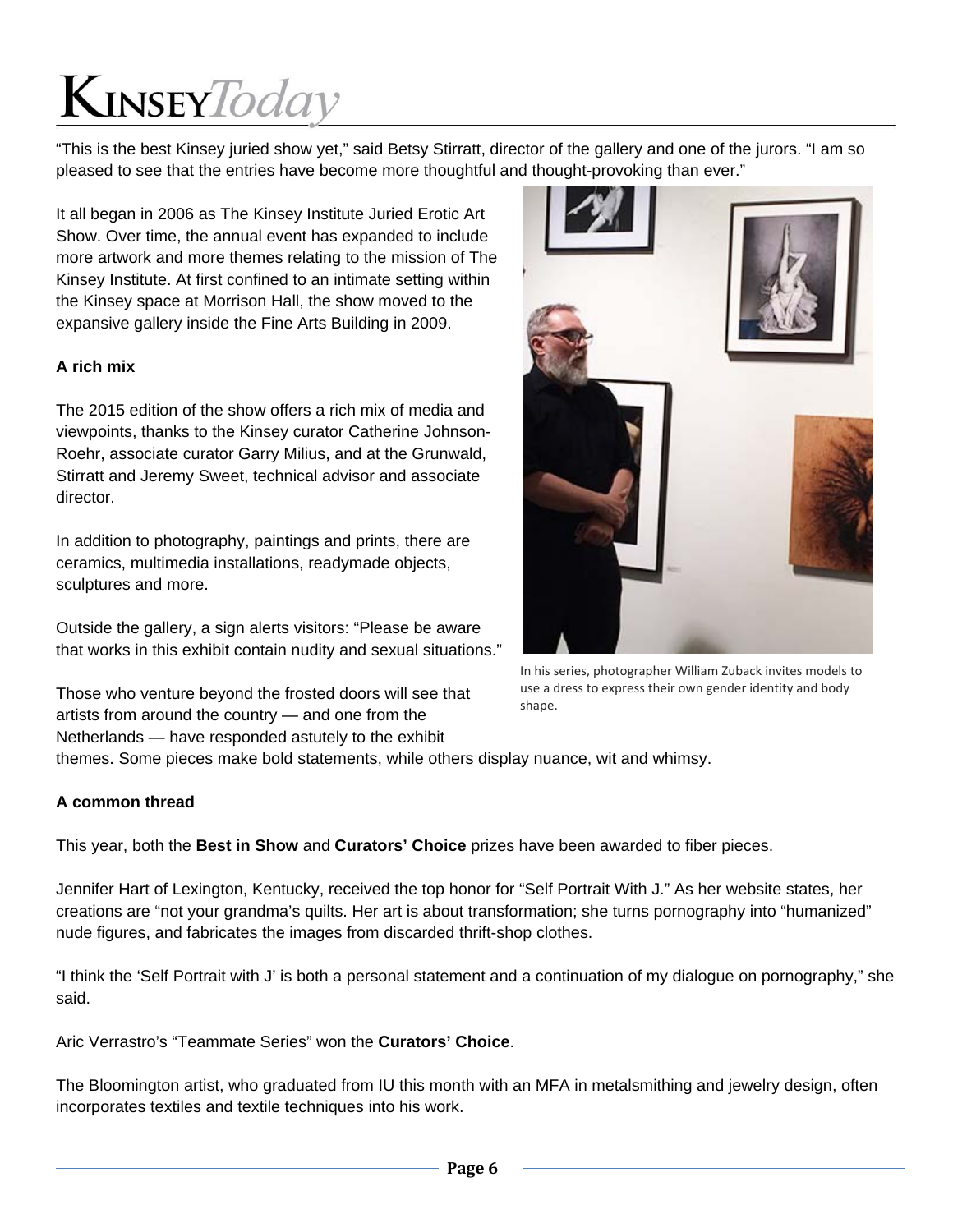Here he has reimagined football shoulder pads in satin and lace, embellished with false eyelashes and acrylic nails.

In a passage on his website, Verrastro explained that he has referenced protective gear from a very traditional, masculine pastime and made it overtly feminine. "As a gay man, I constantly have to be conscious of my masculinity and its perception in social settings, even within gay culture," he said.

Other artists also have chosen to address relationships and sexual themes through traditional forms of textiles. Among them, Kathryn Shinko has embroidered racy text



The "Teammate Series" by Aric Verrastro was awarded Curators' Choice. Verrastro plays with gender stereotypes, adding feminine flourishes to football gear.

messages in her "Dirty Sampler Series" and Bren Ahearn has employed cross-stitch in her "Sampler #13" to list milestones and ask: "When Will I Ever Learn?"

Kinsey summer art intern Mary Skrenta noted that artists like herself who create around themes of gender and

sexuality appreciate the opportunity to share their work among others exploring these themes. She was also impressed by the artists' talks during the opening, which will be available on the Kinsey Institute YouTube channel later this summer.

#### **Crowd favorite**

The opening night crowd at the exhibition selected the third show award, the **Gallery Visitors' Choice**, which went to a giant wood sculpture by Melanie Cooper Pennington of Bloomington. She is a current MFA student at IU who will be teaching an introductory ceramics course in the fall. "I am interested in mining the figure in all of its parts," Pennington said about her work.

"I feel that getting the People's Choice award is appropriate for the sort of art that I try to make. I tend towards what-does-itmean-to-be-human sorts of themes that I hope will inspire viewers to interact with the pieces."

Right: Gallery Visitors' Choice was an untitled climbable sculpture by Melanie Cooper Pennington. Pennington combines curves and texture to soften the bold wooden phallus.*Inquisition* by Michael Bill Smith is on the back wall.

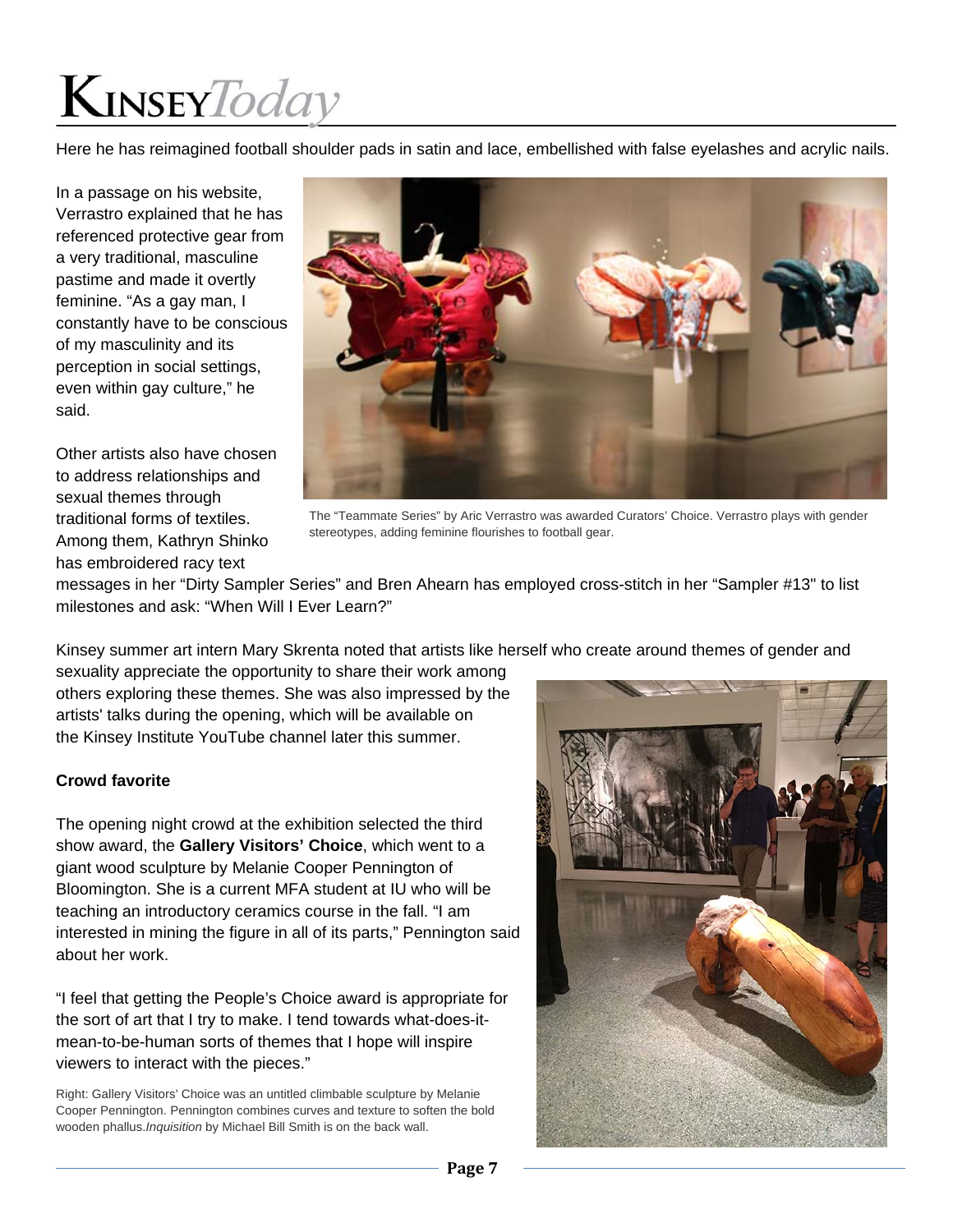

#### **To see the show**

The Kinsey Institute Juried Art Show 2015 remains on display at the Grunwald Gallery through July 11. Hours are noon to 4 p.m. Tuesday through Saturday.

#### **More images from the opening**:



Kathleen Garrison created the large‐scale pastel "Ready."



Gallery visitors with "Sampler #13" (2014) by San Francisco, California artist Bren Ahearn.





Above: Detail of "Dirty Sampler Series: iv tastd u" by Kathryn Shinko. Hand embroidery on cloth.

Left: Oil painting "COUPLE" by Douglas Stewart, with viewer.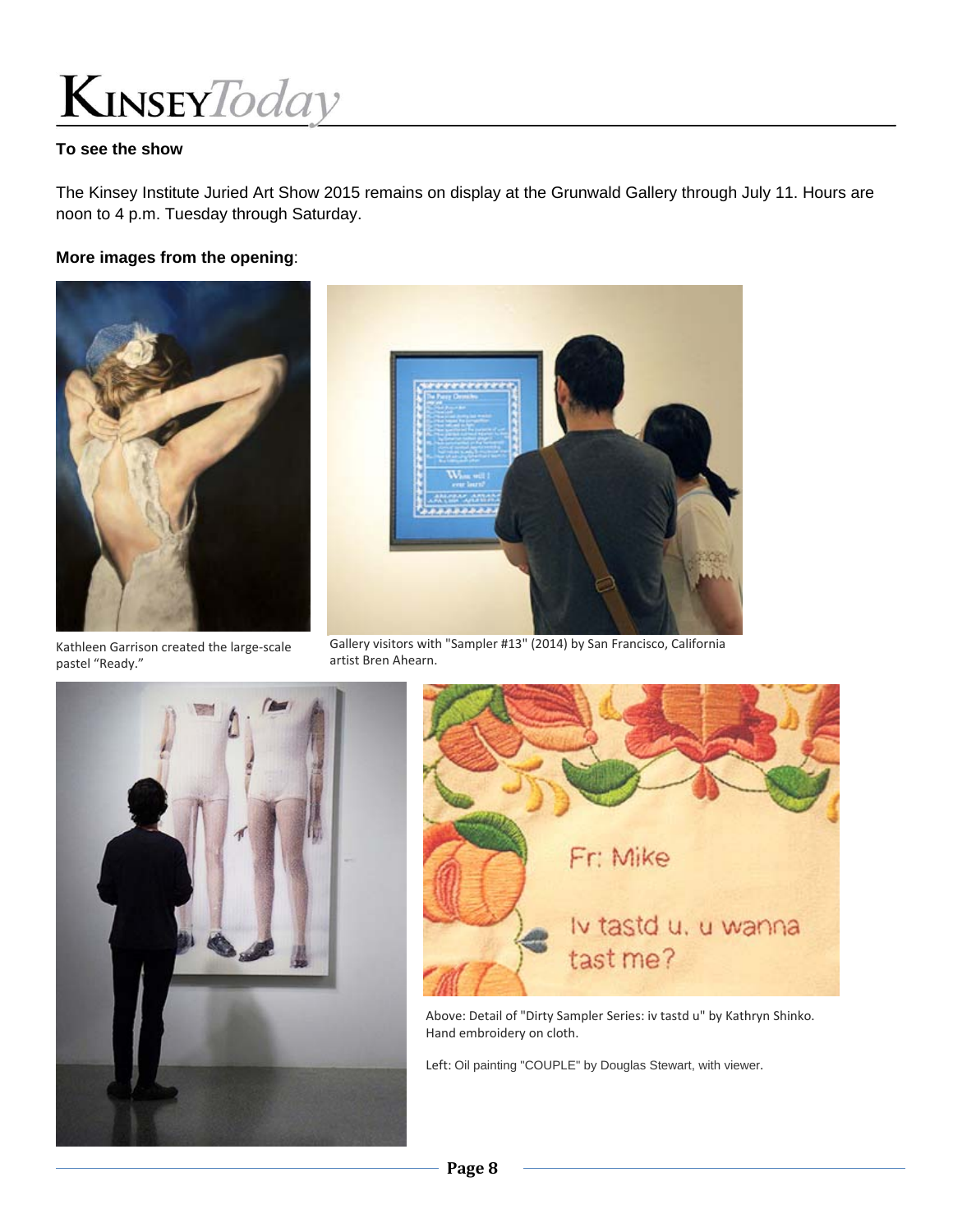### It's All About People:

### Welcome New Research Faculty

### **Dr. Will Kenkel, Postdoctoral Fellow**

**Will** is a behavioral neuroendocrinologist with a focus on the developmental consequences of oxytocin (Pitocin) exposure at birth. He examines the long-lasting impacts of this widely-used obstetric intervention - one which is now used in the majority of births in the U.S.

His predoctoral work focused on alloparenting - when individuals other than the parents perform as parents - in the prairie vole, a nontraditional laboratory rodent studied for its social bonding, monogamy, and caregiving behaviors. Will's research examined the role of oxytocin in alloparental caregiving and its effects on the autonomic nervous system. In his lab at the Kinsey Institute, he will continue to explore the consequences of administering oxytocin during the birth process on offspring brain and behavior throughout development.



#### **Dr. Hossein Nazarloo, Research Scientist**

**Hossein** is trained in molecular neuroendocrinology, neuroimmunology and clinical cardiology. He has worked with Dr. Sue Carter at the University of Illinois at Chicago, Research Triangle Institute and University of North Carolina (originally as a Research Assistant Professor, then Research Associate Professor, and Senior Neuroscientist), where he developed his research with prairie voles. His research interest is to understand mechanisms through which stressors across the life-span regulate physiology and behavior.

He has a long-standing interest in validation of the ELISA Assays and a better understanding of sex differences, especially as it relates to female health and behavior. Currently, he is conducting some exciting works on validating oxytocin in saliva as well as working on epigenetic mechanisms involved in the oxytocin receptor gene.

Dr. Nazarloo holds an M.D. from Carol Davila University of Medicine in Romania and a Ph.D. from Kochi Medical School in Japan.

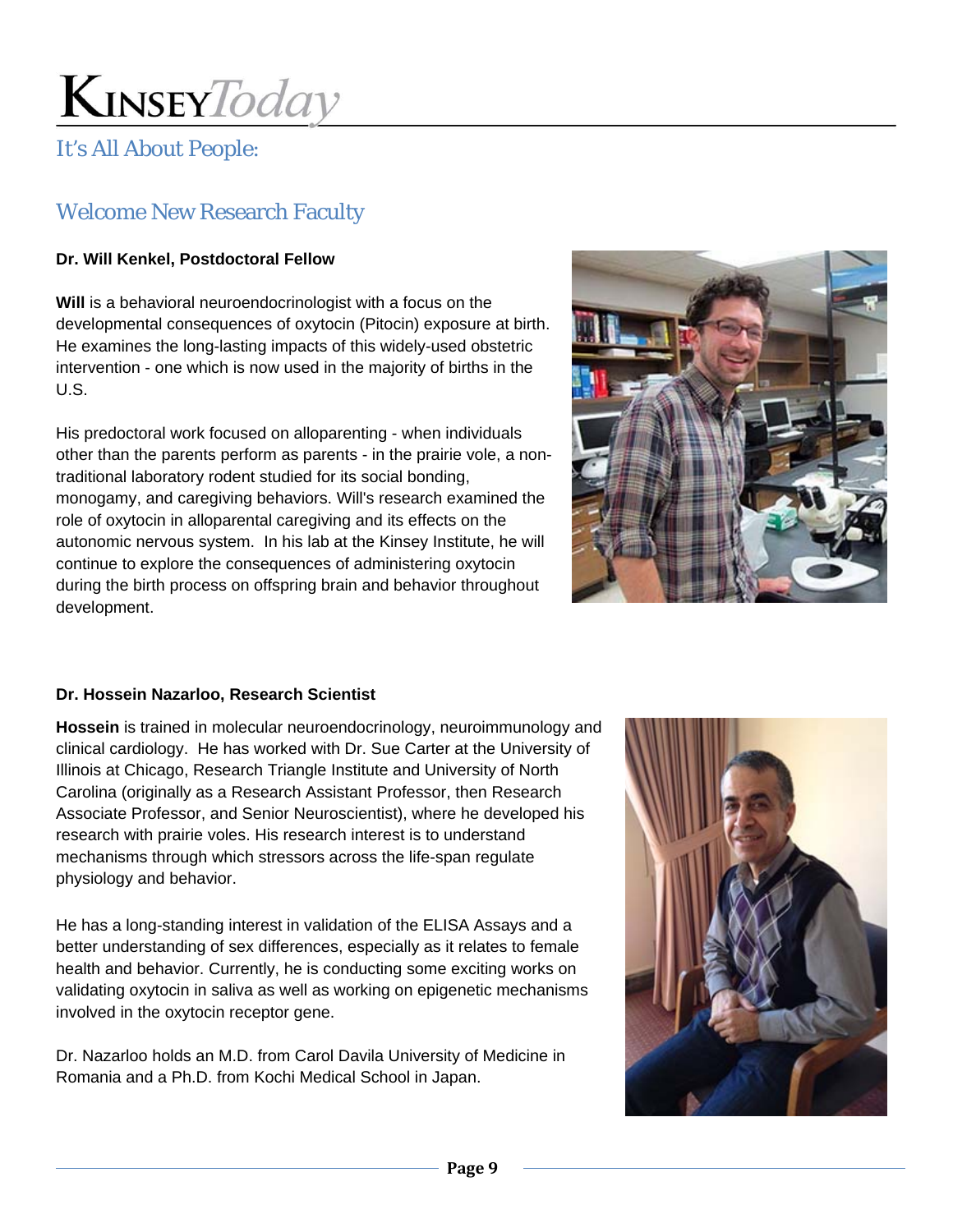### Celebrating Staff Service Anniversaries

The Kinsey Institute enjoys stellar administrative and service staff, and we are pleased to join Indiana University in recognizing three important anniversaries in 2015: **Thomas Albright** celebrates 30 years as our Systems Analyst/Programmer. **Shawn C. Wilson** and **Catherine Johnson Roehr** have been integral members of the staff for 15 years: Shawn as Library Public Services Manager and Catherine Johnson-Roehr as Curator of Art, Artifacts, and Photographs.



**Tom** studied Anthropology at IU under former Kinsey Director Paul Gebhard, starting in 1979, when he also was hired as graduate assistant. As a graduate student, he developed several human sexuality courses in the Anthropology department and worked daily as a graduate assistant during Dr. Gebhard's directorship. In 1985, he joined the staff as computer support provider. Tom has been the sole IT support provider for the Kinsey Institute through almost every director (Paul Gebhard, June Reinisch, Stephanie Sanders, John Bancroft, Julia Heiman, and today, Sue Carter) - all but Alfred Kinsey himself!

Besides his attention to the smooth IT operations and cybersecurity, Tom manages the Kinsey data archives, keeping the data alive and useful to researchers and scholars today. We are lucky to have him on our team!



Shawn C. Wilson with graduating library students, Jordan Starnes and Tom Nowak

Photo by Herbert Ascherman Jr.

As Library and Archive Public Services Manager, **Shawn** (right, middle) is firstpoint-of-contact for library and archive scholars. Researchers from IU and around the globe have made special mention of Shawn's skills and helpfulness. He is cited in numerous manuscripts, dissertations, books and documentaries for his project assistance. In his spare time, Shawn serves as a Bloomington Hospice volunteer, and organizes the Kinsey team for the annual AIDS Walk, consistently raising funds and awareness around the community.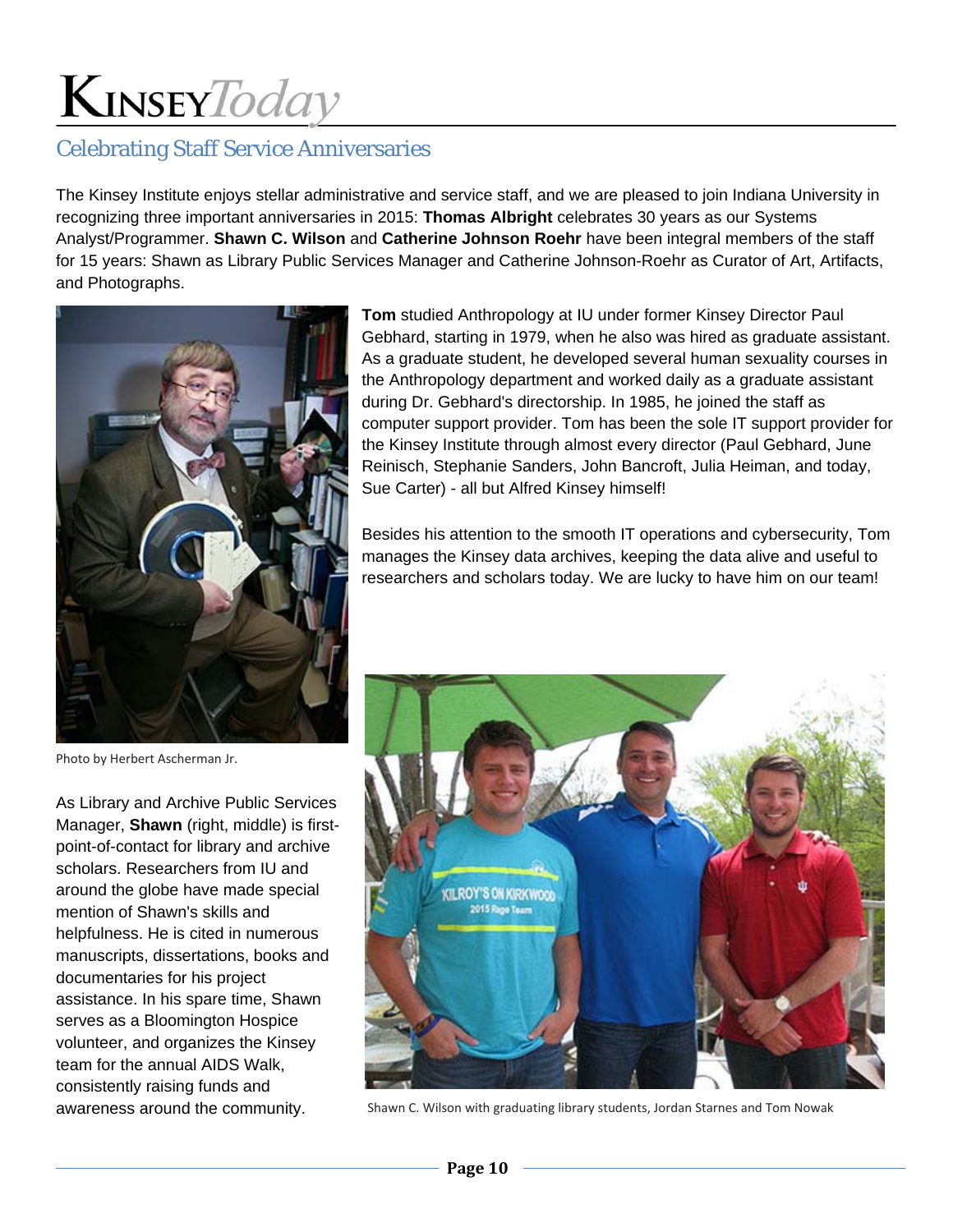

**Catherine Johnson-Roehr** arrived at the Kinsey Institute from the Lilly Library, which houses IU's rare book and manuscript collections, to serve as our art curator. Catherine has expanded the Kinsey collection of fine art and artifacts to include works by contemporary artists. In 2006, she founded the Juried Art Show, which opened for its 10th year on May 15.

Over the past 15 years, Catherine has overseen over 30 exhibits, providing extraordinary opportunities for the public and students to engage with the collections. She is currently focusing on developing traveling shows to showcase the phenomenal collection of art, photographs and artifacts in the Kinsey archives.

Congratulations and thanks to all for your dedication!

Photo by Herbert Ascherman, Jr.

### Updates from the Board of Trustees

In April, the Kinsey Institute Board of Trustees met at Indiana University for its biannual meeting to discuss research and strategic priorities for the institute. The dedicated trustees bring expertise, organizational knowledge and a focus on supporting the Kinsey Institute in its mission to advance scientific knowledge in love, sexuality, gender and reproduction under the directorship of Dr. Sue Carter.

This spring, Professor Amy Applegate, Clinical Professor of Law and Director of the Viola J. Taliaferro Family & Children Meditation Clinic at the Indiana University Maurer School of Law, began her term as Board chair. She follows Lynn Luckow, President and CEO of LikeMinded.org, who led the board through strategic planning, and guided the board through the transition to a new director, Dr. Sue Carter. The trustees, faculty and staff of the Kinsey Institute are extremely grateful to Lynn for his extraordinary service to the Kinsey Institute.



Kinsey Institute Director Sue Carter with outgoing chair Lynn Luckow, and new Board chair, Amy Applegate.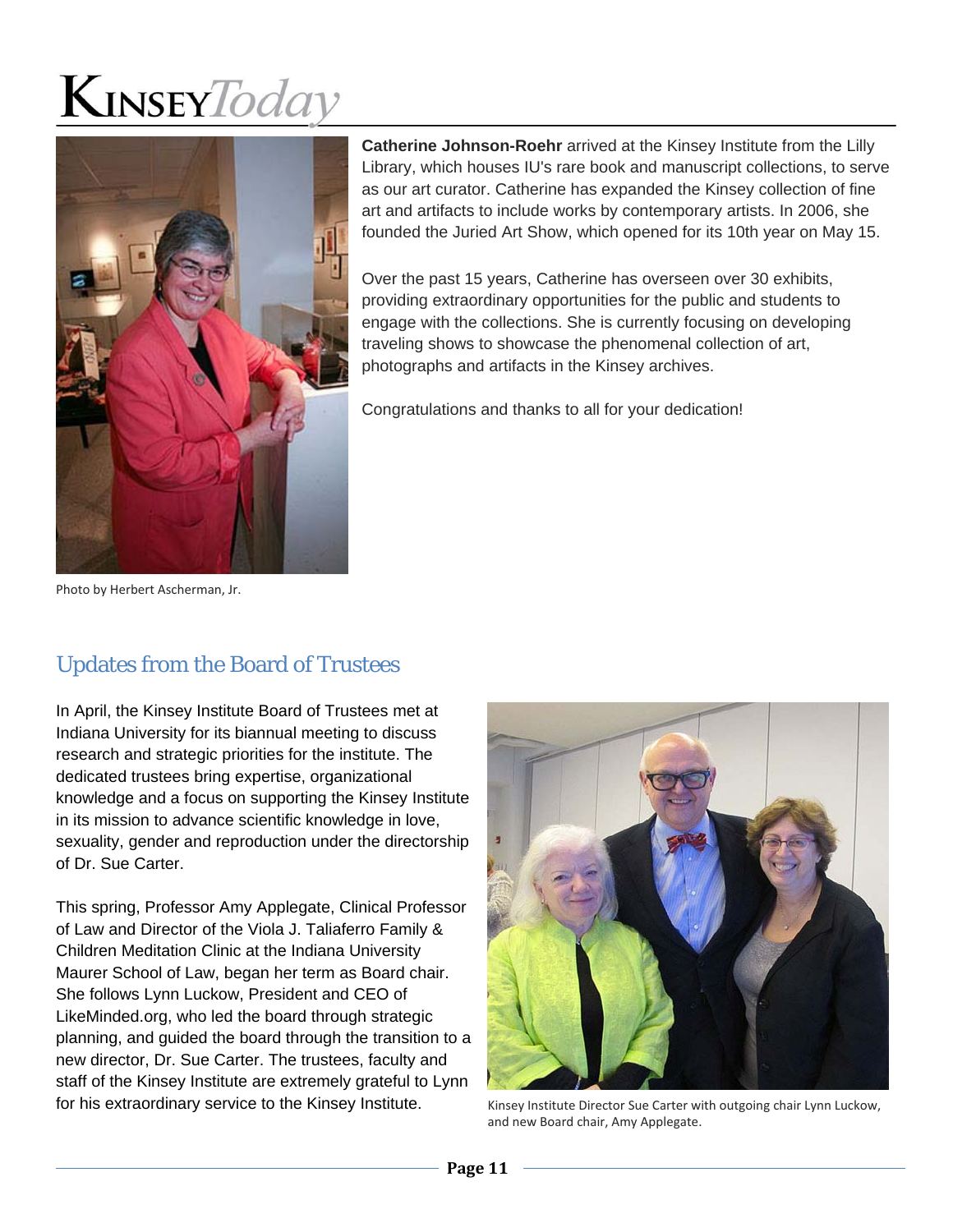Sue Carter commented on Lynn's leadership:

"Lynn Luckow has been unwavering in his support of the Kinsey Institute, both during his tenure as Chair of the KI Board, and for many years prior to that time. He has earned the sincere gratitude of those with whom he worked most closely over the last decade."



#### **Kinsey Institute Board of Trustees, 2015**

*Seated:* Bernice Pescosolido, Susan Benton, Wendy Kinsey Corning, Jenny Boylan, Lynn Luckow.

*Standing, left to right:* Michael Rudder, Betsy Stirratt, Bradley Wheeler, Barbara Bichelmeyer, Dan Smith, Katherine DeBruyn, Matt Dellinger (advisor), Bobby Schnabel, Amy Applegate, Munirpallam Venkataramanan, Thomas Schuler, Ruth Stone, Sue Carter, Fred Cate and James Wimbush. *Not pictured:* Richard Gunderman, Eileen Kamerick, Deborah Levine, Jackie Simmons, Michael Sherrod and Tony White.

Photos by Jennifer Bass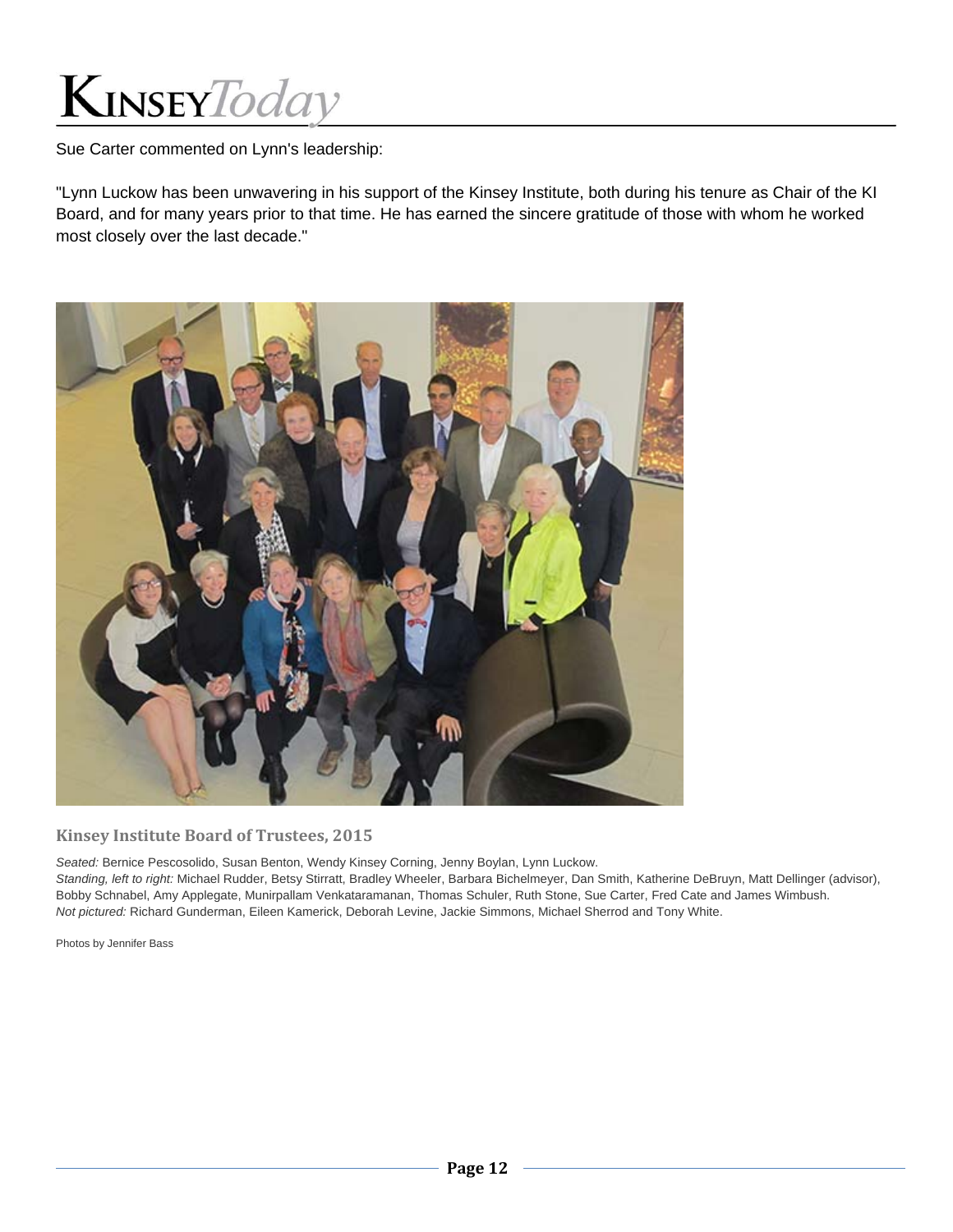### Uncovering History in the Kinsey Institute Archives

Gender Studies instructor Jeanne Vaccaro knew that the Kinsey library and archives held treasures for students interested in sexuality and gender, and wanted to encourage them to dig deeply into a topic of their own interest using materials at the institute. Over the semester, the students studied the development of sexology as a field of study, first using the taxonomic approach of Alfred Kinsey, and then exploring the work of Dr. Harry Benjamin and John Money to better understand the foundations of mid-20th century development of "normal" and 'deviant;' what might now be including as queer modes of sex, gender and identity. Final independent topics included:

- "Dear Dr. K" correspondence: After the publication of the Kinsey reports in 1948 and 1953, Dr. Kinsey received and answered hundreds of letters from people about their own sexual issues. This student presented on correspondence on 'frigidity.'
- Transgender histories of "self making:" Personal accounts of gender identity from the mid-20th century
- Kinsey and his gay male networks, 1939-41. Embarking on his interview project, Dr. Kinsey sought out underground communities. Searching the archive paints a picture of the Chicago gay community, and its informal network.
- Black sexuality in the social and health sciences: Health disparities in minority populations is well-documented. This project explored the sensitive inclusion of African-Americans in sexual health research.



Comparing newspaper clippings like this one in the Kinsey Institute archives shows students how history and culture affect our understanding of sexuality and gender topics.

Other topics included:

- Moral panic in sex education
- Masculinity, militarism, and sex work
- Informal sex education through Tijuana Bibles
- Abortion before Roe v. Wade
- Frigidity, hysteria, and "the myth of the vaginal orgasm"

Given the growing number of affiliated faculty advisors based in the humanities, the Kinsey collections staff anticipate more and more use of the collections by IU classes.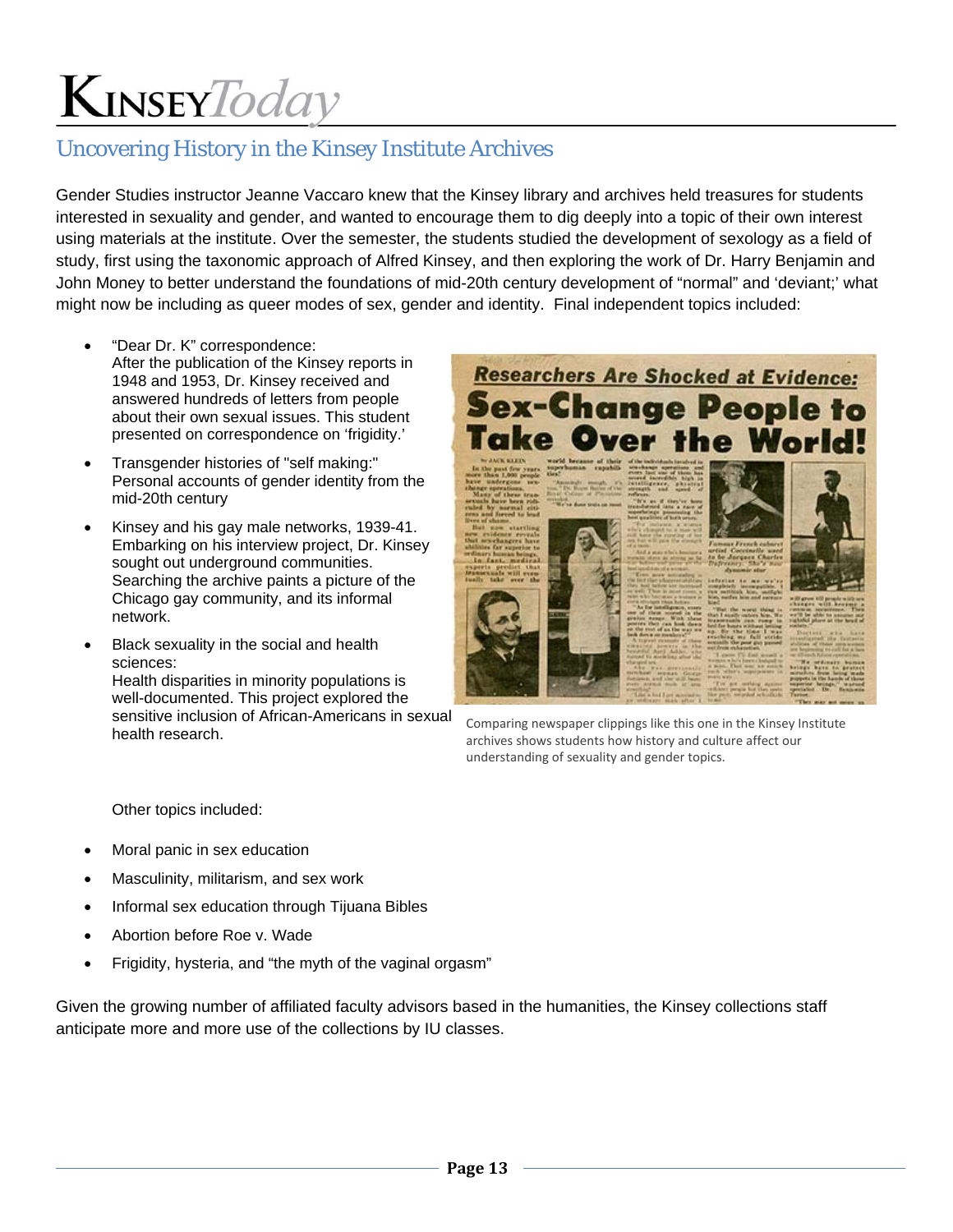

Correspondence in the Kinsey Institute Archives includes letters from individuals requesting counselling or sharing their experiences (Dear Dr. K.), and consultations with government departments and agencies, including the War Department and the US Air Force,

. . . . . . . . . . . . . . . . . . . . . . . . .